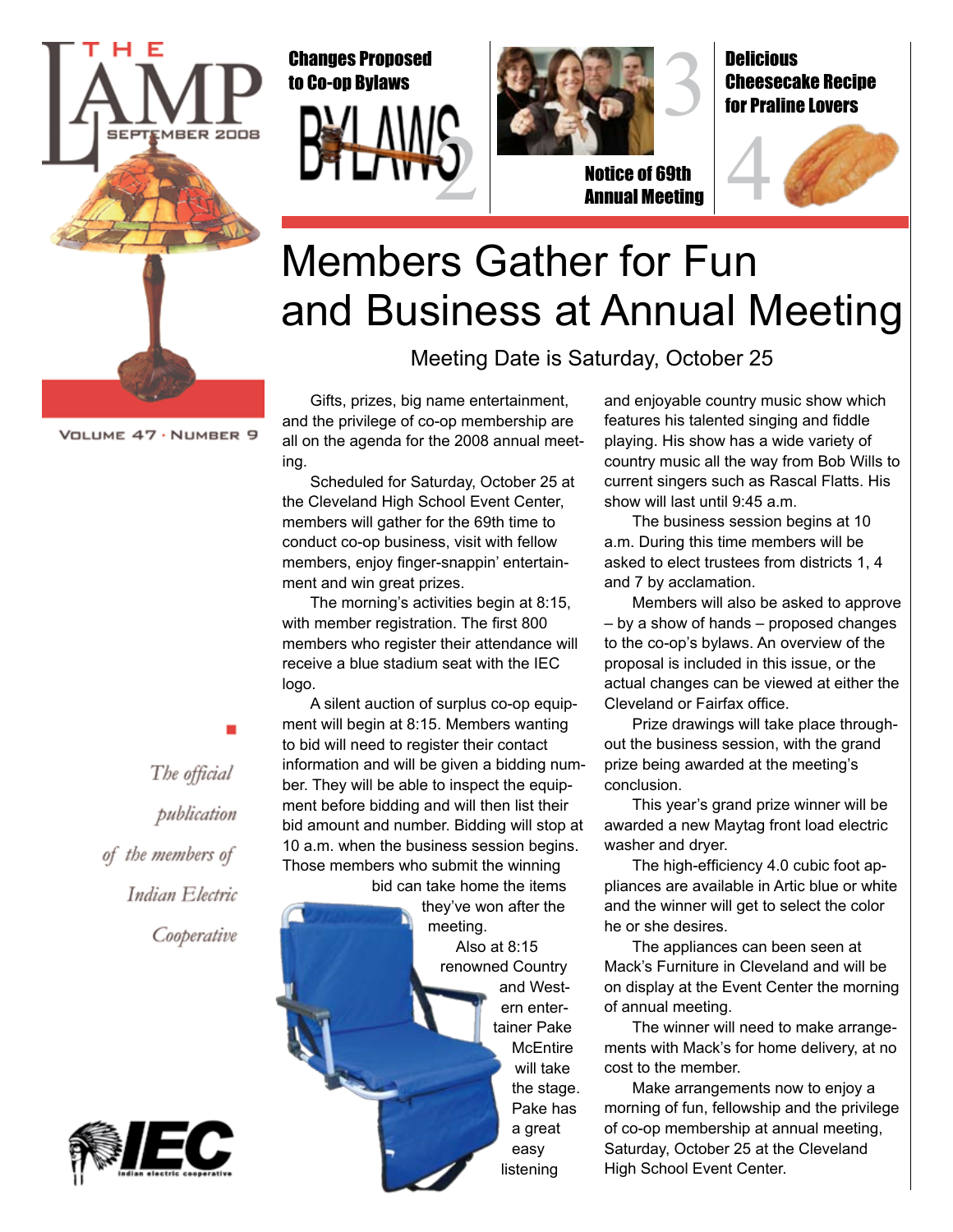# Bylaw Changes Proposed

Members Will Vote on Proposed Changes at Annual Meeting in October

Periodically, the board of trustees reviews the co-op's bylaws to make certain they continue to be relevant to the needs of the co-op and members.

The trustees, aided by staff and legal counsel, have been scrutinizing each section of the bylaws and feel some changes are needed.

The changes are being presented in this issue of The Lamp so you can become familiar with them. Members attending annual meeting in October will be asked to vote on the changes. According to David Wilson, IEC manager of member services, members will vote on all of the changes in one motion, instead of voting on each proposal.

Wilson says copies of the bylaws are always available at co-op offices in Cleveland and Fairfax, and encourages anyone with questions on the proposed changes to call him at (918) 295-9557, Monday through Friday from 7:30 a.m. to 4 p.m.

#### ARTICLE III MEETINGS OF MEMBERS

SECTION 3.03 - Notice of Member Meetings Change in meeting notice requirement

**•** Section 3.03 was changed from requiring meeting notice to be given between 40 and 60 days before the meeting, to requiring meeting notice to be given between 10 and 25 days before to the meeting.

SECTION 3.05 - Voting Absentee voting addition

**•** Section 3.05 enables absentee voting by members if the Board determines a motion or resolution is of such importance that all members should be afforded the opportunity to vote.

#### ARTICLE IV TRUSTEES AND THEIR ELECTION

SECTION 4.01 – Number and General Powers Change in number of Trustees

**•** Section 4.01 now provides for a range of between 5 and 12 Trustees to serve on the IEC Board. Section 4.01 previously required 9 Trustees to serve on the IEC Board.

SECTION 4.02 – Trustee Voting Districts

Change in number of Trustee voting districts

**•** Section 4.02 now provides for a range of between 5 and 12 Trustee voting districts. Nine Trustee Voting Districts were previously required.

#### SECTION 4.04 – Qualifications

Business exception addition and Trustee disqualification

**•** Section 4.04 now allows a member that is not a primary resident in the district to run for Trustee or to continue to serve as Trustee if they own 25% or more of a for-profit business that is an IEC member.

#### **INDIAN ELECTRIC COOPERATIVE, INC.**

**Office Hours** 7:30 a.m. – 4:00 p.m. (Monday - Friday) (918) 358-2514 www.iecok.com

**To Report an Outage** (918) 358-2514 or 1-800-482-2750

**To Report Meter Readings**  (918) 295-9520

#### **Board of Trustees**

| <b>Greg Fielding, President</b>                   | District 8        |
|---------------------------------------------------|-------------------|
| Wanda Foster, Vice-President                      | District 5        |
| Berry Keeler, Sec.-Treas.                         | District 3        |
| Loris Peckenpaugh - Ass;t. Sec.-Treas. District 6 |                   |
| <b>Robert Burk</b>                                | District 1        |
| <b>Mike Spradling</b>                             | District 2        |
| <b>Bill Boone</b>                                 | <b>District 7</b> |
| <b>Jim Hadlock</b>                                | District 9        |

Jack Clinkscale, General Manager Kay Rabbitt-Brower, Editor

*The Lamp* (USPS 942-940) is published monthly by Indian Electric Cooperative, Inc., P.O. Box 49, Highway 64 Southeast, Cleveland, Oklahoma 74020 for the interest of its membership. Subscription price was \$0.17 per month in 2007. Periodical postage paid at Cleveland, Oklahoma and additional mailing offices.

- Postmaster: Send address changes to The Lamp, P.O. Box 49, Cleveland, OK 74020.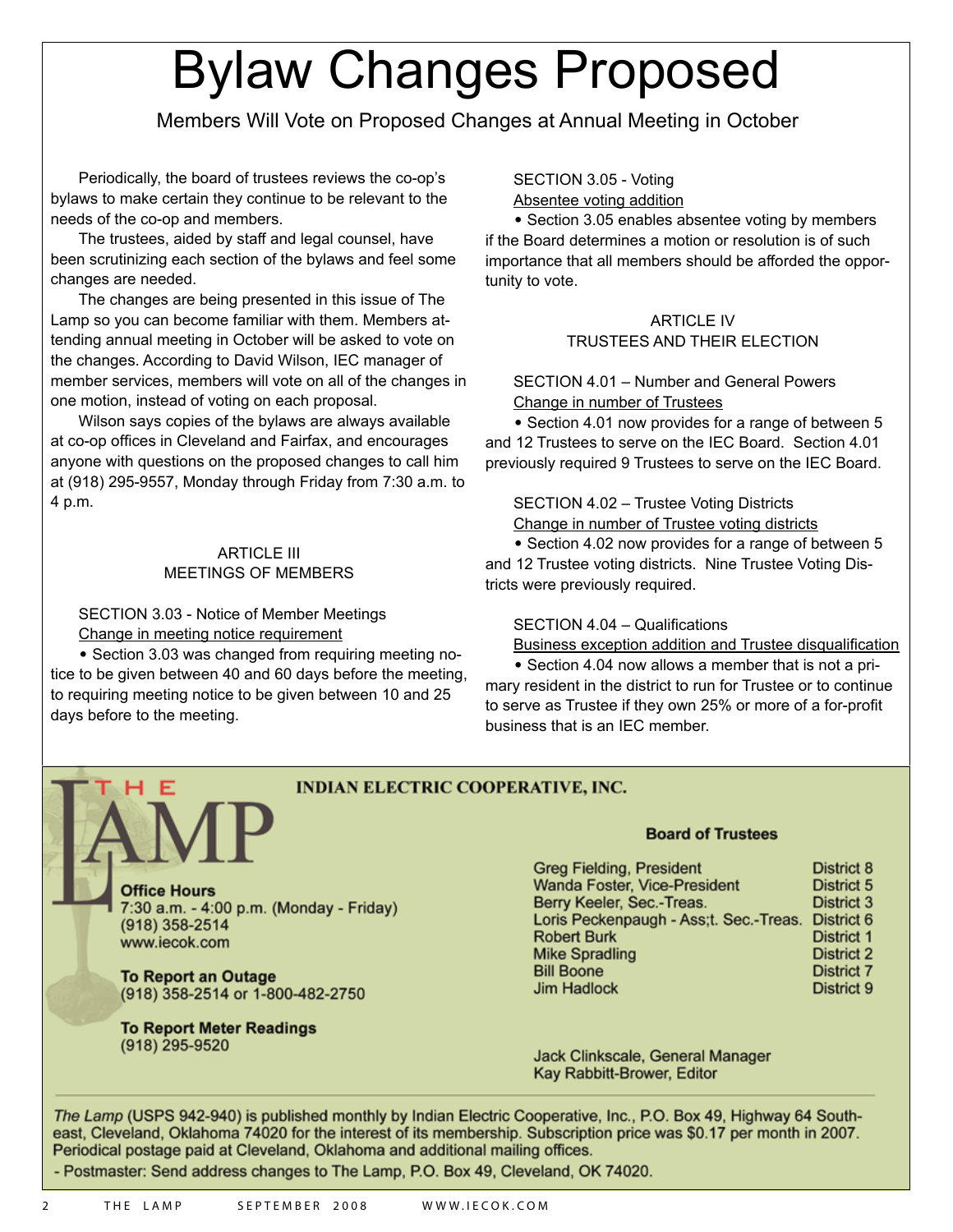#### **Proposed Bylaw Changes...***con't. from page 2.*

**•** Section 4.04 adds a list of events that will lead to a Trustee's disqualification:

1. Trustee establishes a permanent residence outside his or her district (unless he or she qualifies under the business exception allowed in this section 4.04);

2. Trustee is prevented from performing essential functions due to physical or mental disability extending for more than 180 consecutive days;

3. Trustee engages in an unauthorized or improper use of cooperative funds;

4. Trustee violates any material term, condition or provision of, the Cooperative's articles of incorporation, by-laws, terms and conditions, regulations or policies.

SECTION 4.05 - Election of Trustees by District Improvement of district Trustee elections and removal of Trustee elections at annual member meetings

**•** Section 4.05 (a) provides that district meetings to elect Trustees will now be held between (30) and (90) days before an annual member meeting. These elections were previously held between (60) and (90) days before an annual member meeting.

**•** Section 4.05(c) was changed from previously requiring notice to be provided between 40 and 60 days prior to the meeting, to now requiring notice to be provided between 10 and 25 days prior to the meeting.

**•** Section 4.05(d) adds language to specify that in the event a quorum is not obtained, the incumbent Trustee holding office shall continue to serve as the official Trustee for a successive three-year term.

**•** Section 4.05(e) simplifies the process used to elect Trustees at district meetings. Trustee elections will no longer be held at annual member meetings. Instead, Trustees will be elected entirely at their respective District Meetings. The Trustee candidate receiving the largest number of votes will be elected. The elected Trustee will take office at the first meeting of the Board held after the annual member meeting. In the event of a tie between an incumbent Trustee standing for re-election and another candidate, the incumbent shall be deemed re-elected; in the event of a tie between any other candidates, the winner shall be determined by coin toss.

DELETED SECTION 4.05(h) – Nomination by Petition Removal of Nomination by Petition

The "Nomination by Petition" process was removed to simplify the Trustee election process.

 DELETED SECTION 4.06 – Election and Notice of Annual Meeting

Removal of Trustee elections at Annual Member Meeting

**•** Section 4.06 was deleted to simplify the Trustee election process.

SECTION 4.08 – Compensation; Expenses; Indemnification

#### Trustee Benefits

**•** Language was added to clarify that Trustees may be given the same type of benefits that are offered officials of other rural electric cooperatives.

#### ARTICLE V MEETINGS OF TRUSTEES; POWERS AND DUTIES

#### SECTION 5.05 – Attendance

Trustee Attendance Requirements

**•** Section 5.05 establishes Board attendance requirements for Trustees. The Board of Trustees can excuse absences for justifiable cause.

### First Official Notice of Annual Meeting

Notice is hereby given that the 69th Annual Meeting of Members of Indian Electric Cooperative, Inc., will be held at 10 a.m. Saturday, October 25, 2008, at the Cleveland High School Event Center located in Cleveland, Pawnee County, Oklahoma.

Purpose of the meeting is to act on the following matters:

1. Reports of Officers and Trustees;

2. Election of Trustees of the Cooperative from Districts 1, 4 and 7;

3. Vote on Proposed Bylaw changes;

4. All other business that may come before the meeting or any adjournments thereof.

Registration for the 69th Annual Meeting will commence at 8:15 a.m., Saturday, October 25, and the meeting will be called to order at 10 a.m.

Each membership, whether it is a single membership or a joint membership, shall be entitled to one vote in any matter that may come before the meeting.

Memberships other than residential must present a letter on organization stationery, signed by a recognized official of the organization, indicating the bearer as the official voting representative of the organization. Bearers must present the letters at the time of registration.

> Berry Keeler, Secretary-Treasurer